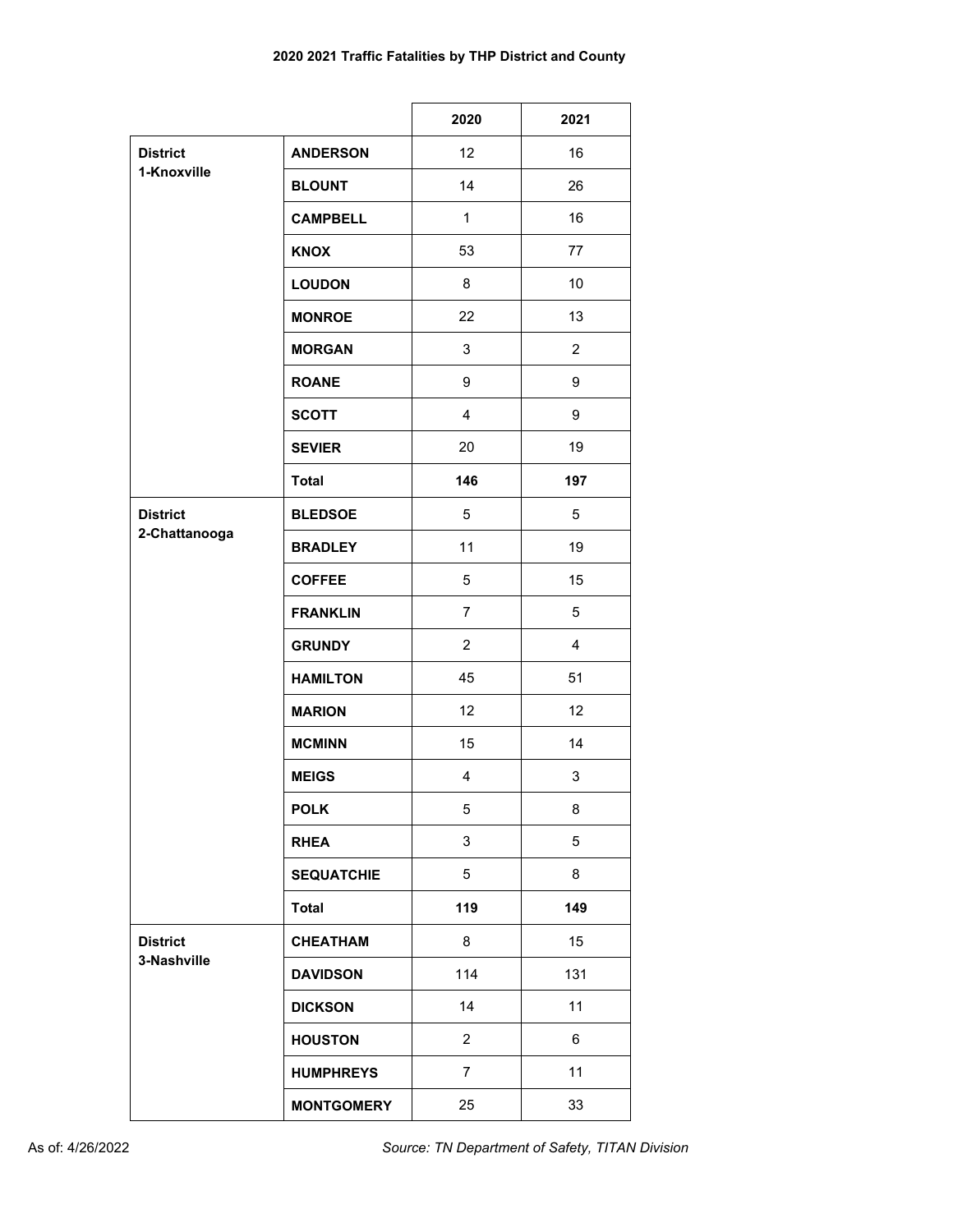|                                 |                   | 2020           | 2021           |
|---------------------------------|-------------------|----------------|----------------|
| <b>District</b><br>3-Nashville  | <b>ROBERTSON</b>  | 19             | 12             |
|                                 | <b>RUTHERFORD</b> | 46             | 30             |
|                                 | <b>STEWART</b>    | $\overline{2}$ | $\mathbf{1}$   |
|                                 | <b>SUMNER</b>     | 15             | 21             |
|                                 | <b>WILLIAMSON</b> | 18             | 13             |
|                                 | <b>WILSON</b>     | 17             | 26             |
|                                 | <b>Total</b>      | 287            | 310            |
| <b>District</b><br>4-Memphis    | <b>CROCKETT</b>   | 3              | 5              |
|                                 | <b>FAYETTE</b>    | 11             | 6              |
|                                 | <b>HARDEMAN</b>   | 9              | 6              |
|                                 | <b>HAYWOOD</b>    | 9              | 8              |
|                                 | <b>LAUDERDALE</b> | 5              | $\overline{2}$ |
|                                 | <b>SHELBY</b>     | 246            | 255            |
|                                 | <b>TIPTON</b>     | 5              | 8              |
|                                 | <b>Total</b>      | 288            | 290            |
| <b>District 5-Fall</b>          | <b>CARTER</b>     | 6              | 8              |
| <b>Branch</b>                   | <b>CLAIBORNE</b>  | 3              | 4              |
|                                 | <b>COCKE</b>      | 12             | 10             |
|                                 | <b>GRAINGER</b>   | 13             | 3              |
|                                 | <b>GREENE</b>     | 18             | 19             |
|                                 | <b>HAMBLEN</b>    | 7              | 13             |
|                                 | <b>HANCOCK</b>    | $\mathbf{1}$   | $\overline{2}$ |
|                                 | <b>HAWKINS</b>    | 8              | 10             |
|                                 | <b>JEFFERSON</b>  | 9              | 11             |
|                                 | <b>JOHNSON</b>    | $\overline{2}$ | 6              |
|                                 | <b>SULLIVAN</b>   | 22             | 28             |
|                                 | <b>UNICOI</b>     | 3              | 5              |
|                                 | <b>UNION</b>      | 9              | $\overline{2}$ |
|                                 | <b>WASHINGTON</b> | $\overline{7}$ | 19             |
|                                 | <b>Total</b>      | 120            | 140            |
| <b>District</b><br>6-Cookeville | <b>CANNON</b>     | $\overline{2}$ | 3              |
|                                 | <b>CLAY</b>       | 0              | $\overline{2}$ |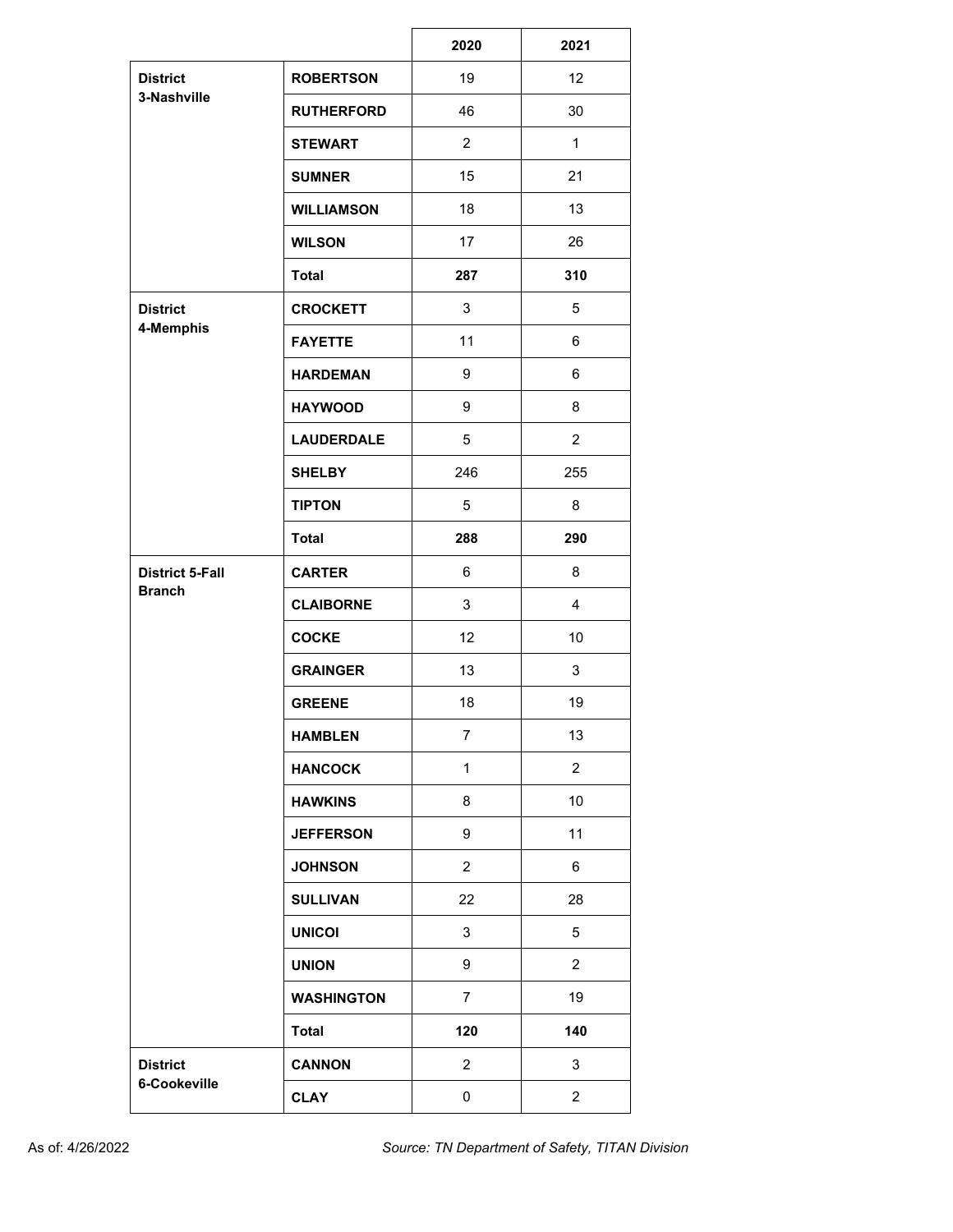|                                 |                   | 2020              | 2021           |
|---------------------------------|-------------------|-------------------|----------------|
| <b>District</b><br>6-Cookeville | <b>CUMBERLAND</b> | 20                | $\overline{7}$ |
|                                 | <b>DEKALB</b>     | 6                 | 3              |
|                                 | <b>FENTRESS</b>   | $\mathbf{1}$      | 4              |
|                                 | <b>JACKSON</b>    | 3                 | 4              |
|                                 | <b>MACON</b>      | $\overline{7}$    | 3              |
|                                 | <b>OVERTON</b>    | $\overline{4}$    | 4              |
|                                 | <b>PUTNAM</b>     | 11                | 19             |
|                                 | <b>SMITH</b>      | 3                 | 9              |
|                                 | <b>TROUSDALE</b>  | 4                 | $\overline{c}$ |
|                                 | <b>VAN BUREN</b>  | $\mathbf 0$       | $\overline{2}$ |
|                                 | <b>WARREN</b>     | 8                 | 3              |
|                                 | <b>WHITE</b>      | 4                 | $\mathbf 1$    |
|                                 | <b>Total</b>      | 73                | 66             |
| <b>District</b>                 | <b>BEDFORD</b>    | 5                 | $\overline{4}$ |
| 7-Lawrenceburg                  | <b>GILES</b>      | 10                | 8              |
|                                 | <b>HICKMAN</b>    | 14                | 10             |
|                                 | <b>LAWRENCE</b>   | 7                 | 11             |
|                                 | <b>LEWIS</b>      | 3                 | $\overline{7}$ |
|                                 | <b>LINCOLN</b>    | 5                 | 13             |
|                                 | <b>MARSHALL</b>   | 6                 | 3              |
|                                 | <b>MAURY</b>      | $12 \overline{ }$ | $17 \,$        |
|                                 | <b>MOORE</b>      | $\overline{2}$    | $\overline{2}$ |
|                                 | <b>PERRY</b>      | $\overline{4}$    | $\overline{4}$ |
|                                 | <b>WAYNE</b>      | $\overline{2}$    | 5              |
|                                 | <b>Total</b>      | 70                | 84             |
| <b>District 8-Jackson</b>       | <b>BENTON</b>     | $\mathbf{1}$      | 3              |
|                                 | <b>CARROLL</b>    | 9                 | 5              |
|                                 | <b>CHESTER</b>    | 9                 | $\overline{4}$ |
|                                 | <b>DECATUR</b>    | 5                 | $\overline{2}$ |
|                                 | <b>DYER</b>       | 13                | 8              |
|                                 | <b>GIBSON</b>     | 13                | 11             |
|                                 | <b>HARDIN</b>     | $\overline{7}$    | 11             |